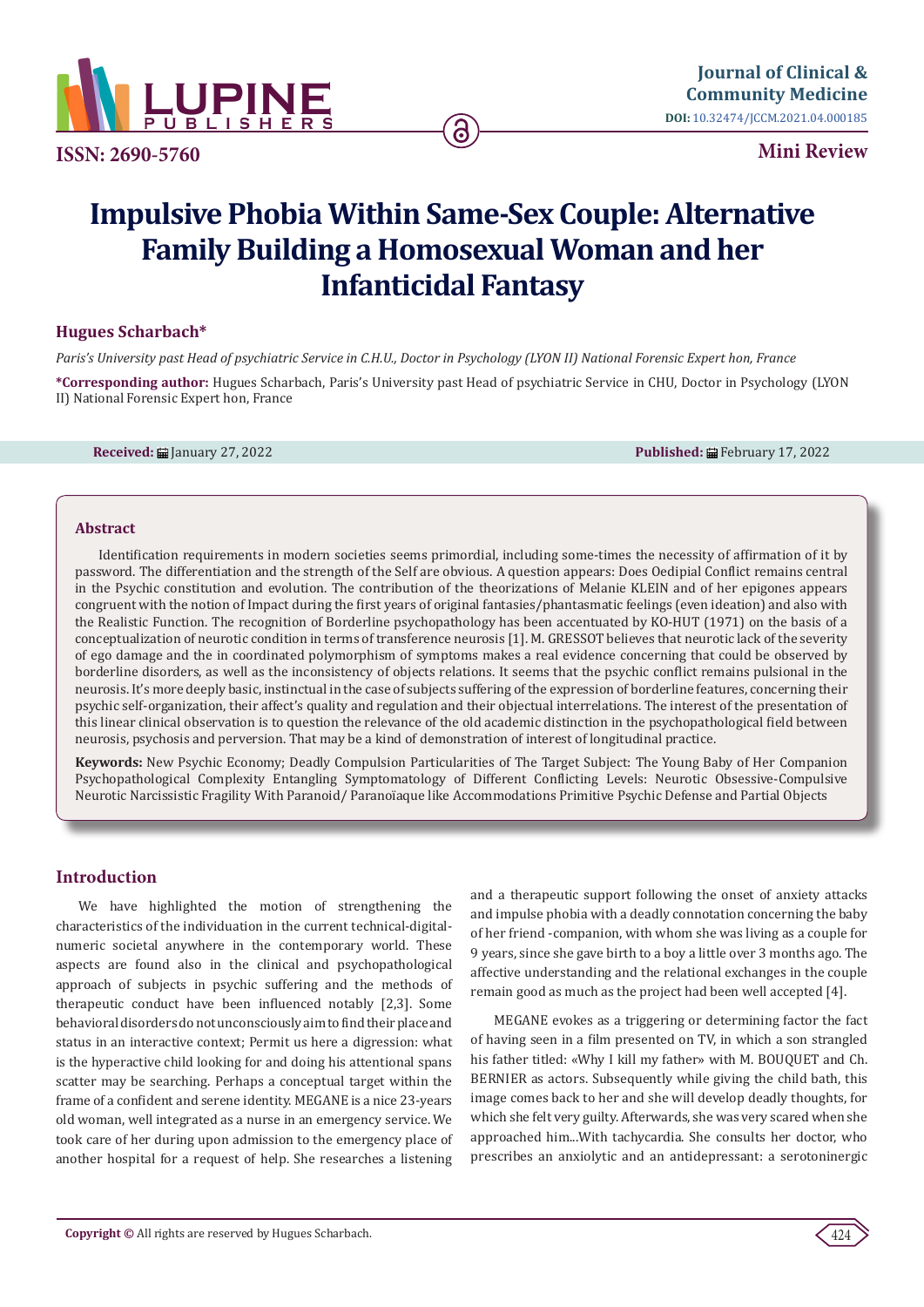one, without listening to her too much. The last drug increases her anxiety's idea, and she felts suicidal thoughts by hanging. She wakes up at night after a nightmare and thoughts of strangulation or transfixion on child impose themselves on her mind. She specified however, that there was no rejection in every day. She describes different expressions of somatic anxiety. For instance, a type of tingling sensation in the arms a feeling of warmth in the head but also small noises, adding: « as if someone was deciding for me or that a sturdy hand strangled me » [5-8]. She seeks the opinion of another practitioner, who doesn't envisage the implementation of psychotherapy and prescribes and other antidepressant from the same pharmacodynamic series. She has always questioned about her feelings and must overcome, even challenge difficult concerns, such as: « isn't it not dangerous for the child? These ideas disturb me sometimes in everyday... Her existential journey becomes punctuated with mental ordeals, faced with this morbidity that Michel SCHNEIDER, in his study dabs: « Big Mothers3 -2002, would place or qualify on the father's side morbidity.

## **A Complex Family History**

That one is to be approached, to be disentangled, if we want to authentically to help our patient who is a prey, in her daily journey, of these intense anxieties. Her father has alcoholic encephalopathy and has been violent in his behavior within the family. In this regard, she will evoke scenes, including a dramatic one, during which he would have sprinkled the floor of the house with gasoline, threatening to set it on fire in front of his 4 children, if his wife didn't give him back the car keys [9].

Her mother presented depressive sequences and then, advised her against relations with boys, adding: « quickly, they abandon you» Regarding the composition of the siblings, she is the second of 4 children. Her older, Laure, aged 36, is depressed and the youngest, age 16, is followed in a care service for adolescents for poor management of her affects and bad regulation of her behavior. Her older twin brother died of unexplained cardio-respiratory arrest, except in a festive context. He had taken SUBUTEX and probably too much alcohol. About him, she said: «his educator has said, that no one could do anything for him; he died 3 weeks later. After we were accomplices until the age of 17; gradually, he started to do anything, to marginalize himself. We took different paths. He was becoming as a psychopathic guy, perpetrating bad acting's, sometimes violent, giving up massive aldolizations but also self-mutilations at the arms and even on the face and suicidal attempts. Notably, he used alcohol and a lot of medications. It was necessary many times to send him to hospital. He began even to use, sometimes, heroin [9,10].

We tried to help him as it was possible, but I could not obtain better conduct of himself and, I needed to go far away, to protect myself. I was too much sad, to see how he was on the way of causing his self-deterioration. It was many times to send him to psychiatric hospital but, often, he was opposite to that solution. At this level, she evoked the Development of her homosexual Desire, her Coming. She precises, that she has had before, between her 14

to 20 years boy-friends and add: « I had a small sexual experience and relational opportunities, as I was 18 years. My mother was in opposition of that, saying notably that men like to abuse of the girls. «For me, it was a ban ». The evocation of the gestation of the child could represent another highlight of the examen-interviews:

The two friends-companions had researched for a progenitor, who was introduced himself: a 36 years old African-Muslim student, who have sexual relations with her friend for 3 months in her presence. Admittedly, these times of fertilization would have been painful lived, but she said nothing about her feeling or about something affectively elaborated. The « father » would see the infant periodically. Obviously, she will not develop her feelings relating to the time of these visits. A TV program on Simone WEBER, who have killed and cut her friend's body with a chainsaw was to relinkle her anxiety two days before she left the place of treatment, here we point to the suggestibility, and to archaïc anxieties and the primitive scene [11,12]. We were listening to her during long sequences of examination in the frame of free expression, no guided, that means without standardized references, but we ask for her to add to were busy in the drawing in a workshop of the place of care; That permit that she have accompanied her unconscious conflicting position by an abundant graphic and iconographic production, while the remember of dreams was poor [13-15].

Some aspects of her psychopathological history thus had to be refined: The first representation in the mode of drawing of a person locates an ambiguous adolescent. La second shows a couple with the mother holding the child at the arm's length, while a lighthouse towers over them and the rocky shoreline by the sea seems to jut towards the trio an almost menacing fashion. The third shows dozens of infant heads surrounding two adult heads united by a kiss. Then comes the breastfeeding mother holding her baby in her arms, slightly leaning on one side, near the representation of the sun, in the middle of a path that crosses the leaf in a scarf, while a tree occupies fast the rest of the space on the leaf; The sun has often paternal connotation, while the tree tends to be a kind of person, who tends to occupy a too much important place, quite embarrassing some days of life [16,17].

Let us then note a vibrant representation with blackened silhouettes, with sharp and multiple contours. The sex of the father is clearly visible. Her head, the one of her twin brothers and her young sister, are located above her mother. We have to remember that that one, depressed, seemed to be erased, with the exception of her strong remarks aimed at denigrating concerning approach of guys. Then a depiction of her bedridden father watching TV, while on another part of the sheet, to the right, she is on the phone, possibly to call for help. Also, objects with the child could be injured, killed. She adds cut, sharp objects that I saw stuck in his body like the tip an umbrella, stones crushing him; shoelaces, shower hoses that could strangle him, forks, knives that could pierce him. Herself pregnant in AFRICA, standing in front of the child, who having reached one year and a half, has grown up, while through the